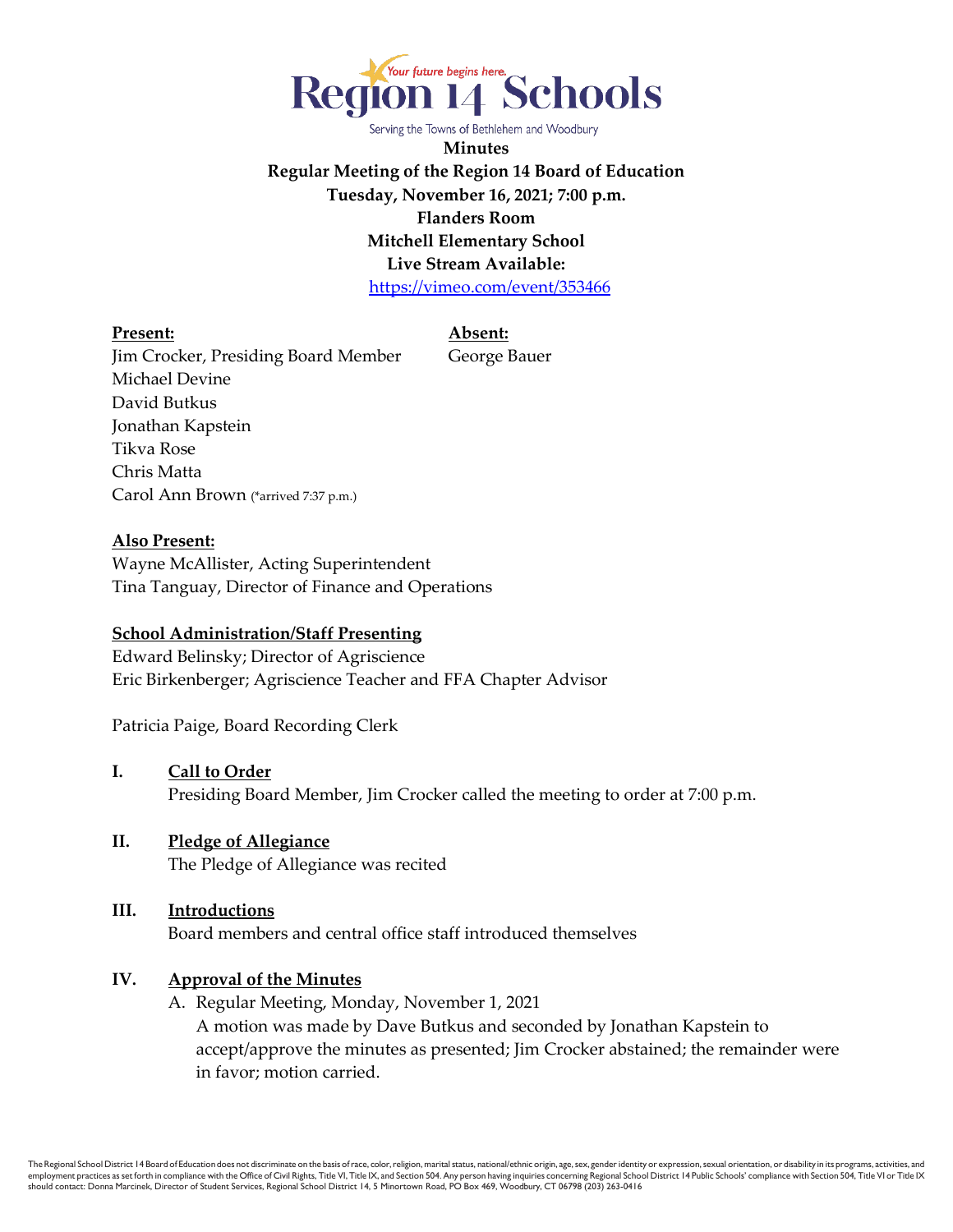## **V. Acting Superintendent's Report**

## A. FFA Officer Team Update

Mr. Belinsky provided an update of the FFA program events. The officer team has a new goal this year; promote the program and educate the public. Student members of the chapter spoke to the many happenings since the start of the new school year, while others were recognized for state and national competition victories.

#### B. Donation of two violins from WBCMF

Acting Superintendent Wayne McAllister extended a thank you to William Geddes of the WBCMF (Woodbury-Bethlehem Community Foundation, Inc.) for the donation of two violins.

## C. Screen and Stay

Ms. Tanguay provided a summary of the state's newly proposed strategy to reduce quarantine away from school, "Screen and Stay". The strategy, which is optional and not required for school districts, would allow students and staff, who are unvaccinated or partially vaccinated, to remain in school after close contact with a Covid-19 case if they met certain conditions. Close contact scenarios not supported by the proposal were outlined. The program offers flexibility from school-to-school within the district as Covid conditions dictate.

## D. Covid Update

The latest Covid19 numbers were shared by Mr. McAllister. As of this afternoon at 4:00 p.m. there were 5 students testing positive, 3 staff members testing positive, and 11 students in quarantine, for a total of 19 district wide. This in comparison to 36 overall 2 weeks ago. The district, however, is still experiencing much higher numbers than the surrounding communities.

## **VI. Committee Reports**

## Ad hoc Curriculum

Led by Mr. Jonathan Kapstein, the committee had an informal tour of Woodbury Middle School as an information gathering session. Will be meeting at Bethlehem Elementary School next week under the same format.

## Public Relations

Carol Ann Brown thanked all those who made the Veterans' Day Ceremony at the high school a successful event.

## **VII. Board Chair's Comments**

Presiding Board member and Vice Chairman Mr. Crocker highlighted some of the positive work that has been achieved in the district and thanked all those who contributed including board members and Region 14 employees. The accomplishments, to name a few, include the high school renovation, BoE newsletter, successful passing of the school budget on first attempt, summer school programs, reinstatement of the transitional learning program, the successful negotiation of union contracts, and the completion of facility repairs across the region.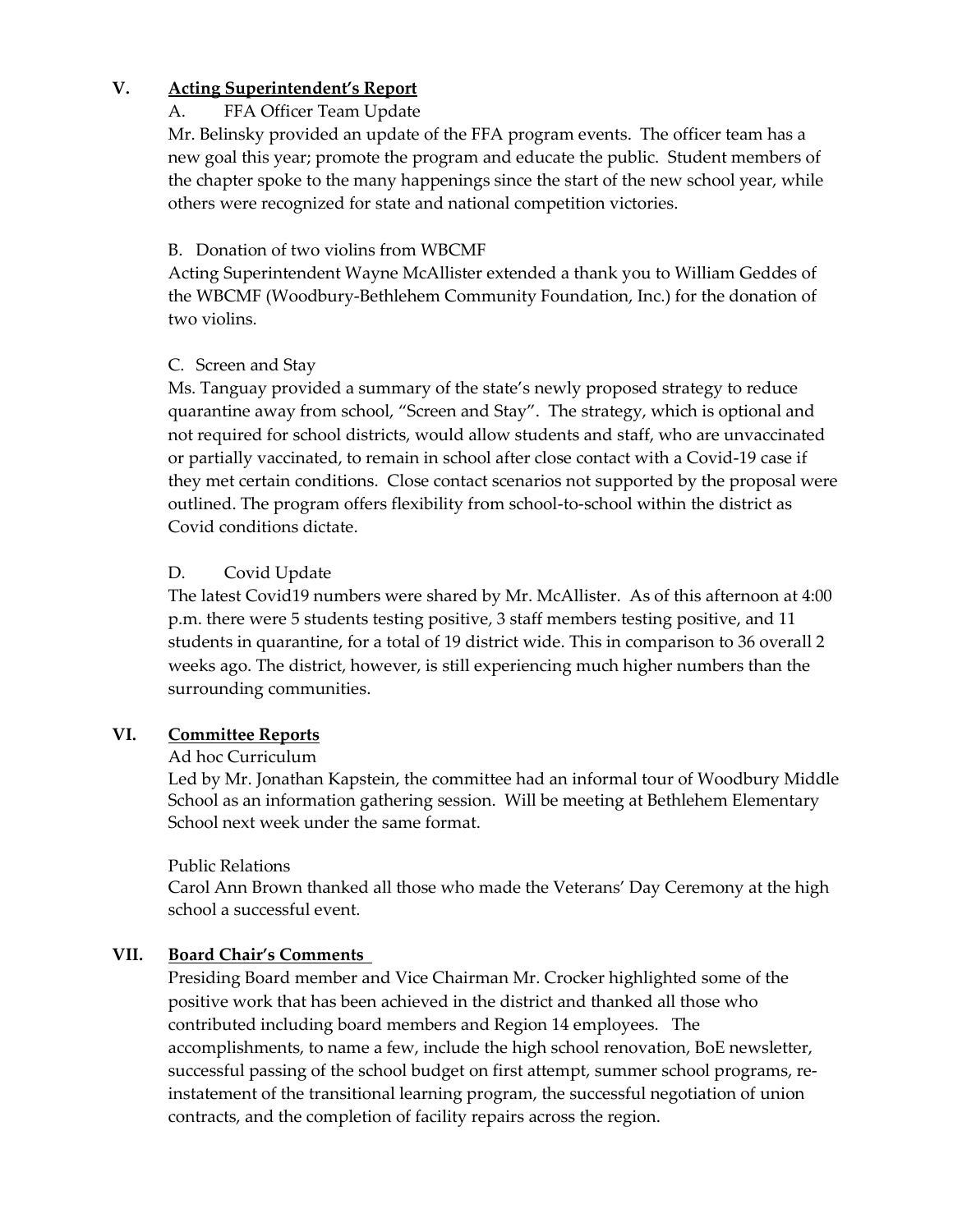#### **VIII. Privilege of the Floor**

Lou Alba, Woodbury Expanded on his original FOIA request of October 25th

#### **IX. Old Business**

A. Region 14 2022/2023 School District Calendar

Pursuant to the discussions from the last Board meeting, a breakdown of schools that observe the Jewish holidays of Rosh Hashanah and Yom Kippur by closing and districts that open prior to Labor Day was offered for further deliberations. The question was whether or not the adjustments be incorporated into the Region 14 2022/2023 school calendar now under consideration. The information gathered encompassed calendars from neighboring, sending, and Berkshire League communities.

Ms. Rose indicated that there were community members who would like to see those dates observed by closing school in the district as a matter of respect or, at the very minimum, not scheduling school events on those major Jewish holidays. Closing school on those days might be a means of teaching students about their relevance.

A motion was made by Dave Butkus and seconded by Mike Devine to accept/approve the 2022/2023 Region 14 calendar as presented; Tikva Rose opposed; remainder in favor; motion carried.

Mr. Crocker added that the calendar can be revisited at their December  $20<sup>th</sup>$  meeting provided there is a surge of interest.

#### B. Board of Education Meeting Dates for 2022

Second and final review. A motion was made by Mike Devine and seconded by Dave Butkus to accept/approve the meeting dates as presented; all in favor; none opposed; motion carried unanimously.

#### C. COVID-19 Staff Vaccination Policy

Second and final review. A motion was made by Mike Devine and seconded by Jonathan Kapstein to accept/approve the policy as presented; all in favor; none opposed; motion carried unanimously.

#### D. Enrollment Data

A comparison of official enrollment numbers for October 2020 vs. October 2021, which are verified through the State of Connecticut Public School Information System (PSIS), was offered by Mr. McAllister. The October 1 data is used by the state for funding purposes to the districts. The comparison data depicts 1,601 students enrolled in 2021 vs. 1,589 for 2020 and is representative of outplaced students, students enrolled at Bethlehem and Woodbury schools and in the Agriscience program.